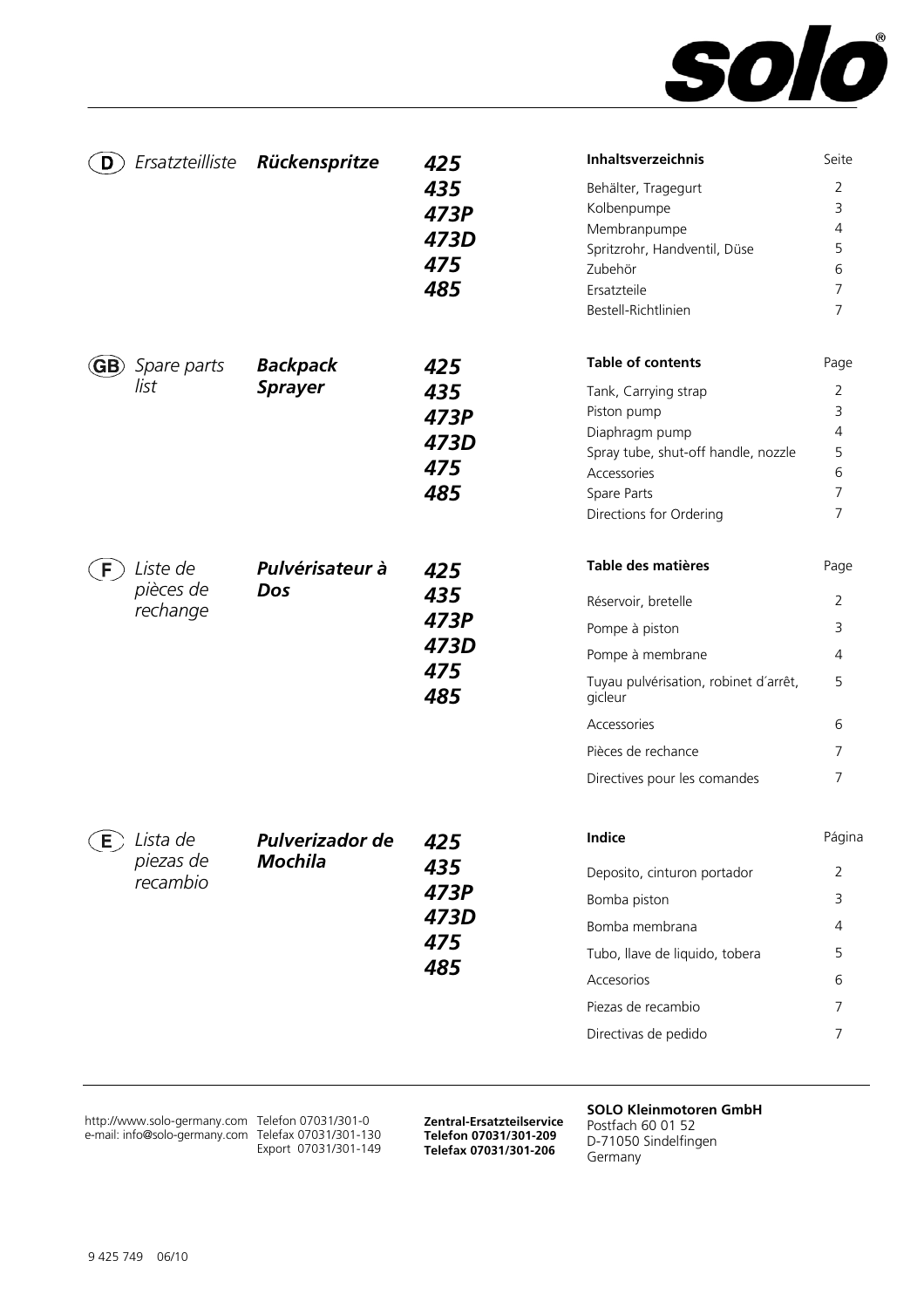

| $\overline{123}$                           | 26<br>$24 -$<br>16<br>18<br>$21 -$                 | 25<br>17                           |                                          | 11<br>28<br>27                                         | Dichtungs - Set<br><b>Gasket Kit - Set</b><br><b>Pochette Joints - Set</b><br>Juego de Juntas - Set | .<br>9<br>10<br>6                        | -7                                               |
|--------------------------------------------|----------------------------------------------------|------------------------------------|------------------------------------------|--------------------------------------------------------|-----------------------------------------------------------------------------------------------------|------------------------------------------|--------------------------------------------------|
|                                            |                                                    |                                    |                                          |                                                        | 29                                                                                                  |                                          |                                                  |
| Bild-Nr.<br>Pos.-No.<br>No.Pos.<br>Pos.-No | Bestell-Nr.<br>Order-No.<br>No. de Cde<br>Ref.-Nr. | Modell<br>Type<br>Modèle<br>Modelo | Menge<br>Quantity<br>Nombres<br>Cantidad | Behälter, Tragegurt                                    | Tank,<br>Carrying<br>strap                                                                          | Réservoir,<br>bretelle                   | Deposito,<br>cinturon<br>portador                |
| $\overline{1}$                             | 42 00 279                                          | 425/475                            | 1                                        | Behälter-Gestell, 15 l                                 | Tank-frame, 15 l                                                                                    | Reservoir, 15 l                          | Deposito, 15 l                                   |
|                                            | 42 00 293                                          | 435/485                            | $\mathbf{1}$                             | enth. $(->1 - 5$<br>Behälter-Gestell, 20 l             | incl. $(-5)$ 1 - 5                                                                                  | y inclus $(-5)$ 1 - 5                    | incl. $(-5)$ 1 - 5                               |
| $\overline{1}$                             |                                                    |                                    |                                          | enth. $(-> 1 - 5$                                      | Tank-frame, 20 l<br>incl. $(-> 1 - 5$                                                               | Reservoir, 20 l<br>y inclus $(-5)$ 1 - 5 | Deposito, 201<br>incl. $(-> 1 - 5$               |
| $\mathbf{1}$                               | 42 00 338                                          | 473P/473D                          | 1                                        | Behälter-Gestell, 12 l                                 | Tank-frame, 12 l                                                                                    | Reservoir, 15 l                          | Deposito, 12 l                                   |
|                                            |                                                    |                                    |                                          | enth. (-> 1 - 5                                        | incl. $(-> 1 - 5$                                                                                   | y inclus $(-5)$ 1 - 5                    | incl. $(-5)$ 1 - 5                               |
| 2<br>3                                     | 00 66 439<br>00 11 274                             |                                    | 1<br>1                                   | Schelle 100x95x18,5 mm<br>Zylinderschraube M5x50/30 mm | Clamp<br>Screw                                                                                      | Collier<br>Vis                           | Abrazadera<br>Tornillo                           |
| $\overline{4}$                             | 00 21 257                                          |                                    | 1                                        | Vierkantmutter M5                                      | Nut                                                                                                 | Écrou                                    | Tuerca                                           |
| 5                                          | 40 74 410                                          |                                    | 2                                        | Lagerbuchse 16,5x20,2x40,5 mm <- )                     | Bushing $\left\langle -\right\rangle$                                                               | Coussinet <-)                            | Cojinete <-)                                     |
| 6                                          | 42 00 166 25                                       |                                    | 1                                        | Einfüllkorb                                            | Filler basket                                                                                       | Tamis                                    | Tamiz                                            |
| $\overline{7}$                             | 42 00 242                                          |                                    | 1                                        | Behälterdeckel<br>enth. $(-57 - 10)$                   | Tank lid<br>incl. $(-5) - 7 - 10$                                                                   | Couvercle<br>y inclus (-> 7 - 10         | Tapa de deposito<br>incl. $(-57 - 10)$           |
| 8                                          | 40 61 464                                          |                                    |                                          | Ventilplatte                                           | Valve plate                                                                                         | Joint de soupape                         | Chapa de valvula                                 |
| 9                                          | 40 74 123                                          |                                    | 1                                        | Belüftungsdeckel                                       | Vent cap                                                                                            | Capuchon<br>ventilation                  | Tapa ventilacion                                 |
| 10                                         | 40 61 345                                          |                                    | $\mathbf{1}$                             | Dichtring $99,5x111mm <$ -)                            | Gasket <)                                                                                           | Joint torique <-)                        | Anillo de<br>$empaquetadura <$ -)                |
| 11                                         | 40 35 111 25                                       |                                    |                                          | Lagerrohr 16x2,5x316 mm                                | Pump shaft                                                                                          | Tube de pompe                            | <b>lubo</b>                                      |
| 12<br>13                                   | 0031356<br>00 12 185                               | 473D/475/                          | $\overline{2}$<br>1                      | Scheibe 16,5x24x1 mm<br>Sechskantschraube M8x25 mm     | Washer<br>Screw                                                                                     | Rondelle<br>Vis                          | Arandela<br>Tornillo                             |
| 14                                         | 00 30 131                                          | 485<br>473D/475/                   | $\mathbf{1}$                             | Scheibe 8,4 mm                                         | Washer                                                                                              | Rondelle                                 | Arandela                                         |
| 15                                         | 40 43 123                                          | 485<br>473D/475/                   | $\mathbf{1}$                             | Anschlag                                               | Stop plate                                                                                          | Butée                                    | Chapa                                            |
|                                            |                                                    | 485                                |                                          |                                                        |                                                                                                     |                                          |                                                  |
| 16                                         | 48 00 173 25                                       | 425/435/<br>475/485                | $\mathbf{1}$                             | Handhebel<br>enth. (-> 16, 17                          | Pump lever<br>incl. (-> 16, 17                                                                      | Levier<br>y inclus (-> 16, 17            | Palanca de mano<br>incl.(-> 16, 17               |
| 17                                         | 40 74 392                                          | 425/435/<br>475/485                | $\mathbf{1}$                             | Handgriff $\left\langle -\right\rangle$                | $Grip < -$                                                                                          | Poignée <-)                              | Manija $\langle - \rangle$                       |
| 18                                         | 49 00 454                                          | 473P/473D                          | $\mathbf{1}$                             | LX-Handhebel<br>enth. (-> 18 - 23                      | Pump lever LX<br>incl. (-> 18 - 23                                                                  | Levier LX<br>y inclus (-> 18 - 23        | Maneta LX<br>incl. $(-) 18 - 23$                 |
| 19                                         | 00 12 192                                          | 473P/473D                          | 1                                        | Sechskantschraube M8x30 mm                             | Screw                                                                                               | Vis                                      | Tornillo                                         |
| 20                                         | 00 30 131                                          | 473P/473D                          | 1                                        | Scheibe 8,4 mm                                         | Washer                                                                                              | Rondelle                                 | Arandela                                         |
| 21                                         | 00 20 119                                          | 473P/473D                          |                                          | Sechskantmutter M8                                     | Nut                                                                                                 | Écrou                                    | Tuerca                                           |
| 22<br>$\overline{23}$                      | 40 74 996<br>40 74 139                             | 473P/473D<br>473P/473D             | $\overline{2}$<br>1                      | Befestigungsklemme<br>Handgriff <-)                    | Clip<br>$Grip \leftarrow$                                                                           | Collier<br>Poignée <-)                   | Terminal<br>Manija $\left\langle -\right\rangle$ |
| $\overline{24}$                            | 43 00 340                                          |                                    | $\overline{2}$                           | Tragegurt                                              | Carrying strap                                                                                      | <b>Bretelle</b>                          | Cinturon portador                                |
|                                            |                                                    |                                    |                                          | enth. (-> 24, 25                                       | incl. (-> 24, 25                                                                                    | y inclus (-> 24, 25                      | incl. (-> 24, 25                                 |
| 25                                         | 40 74 835                                          |                                    | $\overline{2}$                           | Befestigungshaken <- )                                 | Plastic hook $\leftarrow$ )                                                                         | $Accroche <$ -)                          | Gancho $\leftarrow$ )                            |
| $\overline{26}$<br>$\overline{27}$         | 40 74 412 25<br>00 12 185                          | 425/435/                           | 2<br>$\overline{2}$                      | Gurthalter<br>Sechskantschraube M8x25 mm               | Strap holder<br>Screw                                                                               | Porte-bretelle<br>Vis                    | Hebilla para correa<br>Tornillo                  |
| 28                                         | 00 30 131                                          | 475/485<br>425/435/                | $\overline{2}$                           | Scheibe 8,4 mm                                         | Washer                                                                                              | Rondelle                                 | Arandela                                         |
| 29                                         | 49 00 442                                          | 475/485<br>425/435/                | 1                                        | Dichtungs-Set                                          | Gasket kit                                                                                          | Pochette joints                          | Juego de juntas                                  |
| 29                                         | 49 00 443                                          | 473P<br>473D/475/<br>485           | $\mathbf{1}$                             | Dichtungs-Set                                          | Gasket kit                                                                                          | Pochette joints                          | Juego de juntas                                  |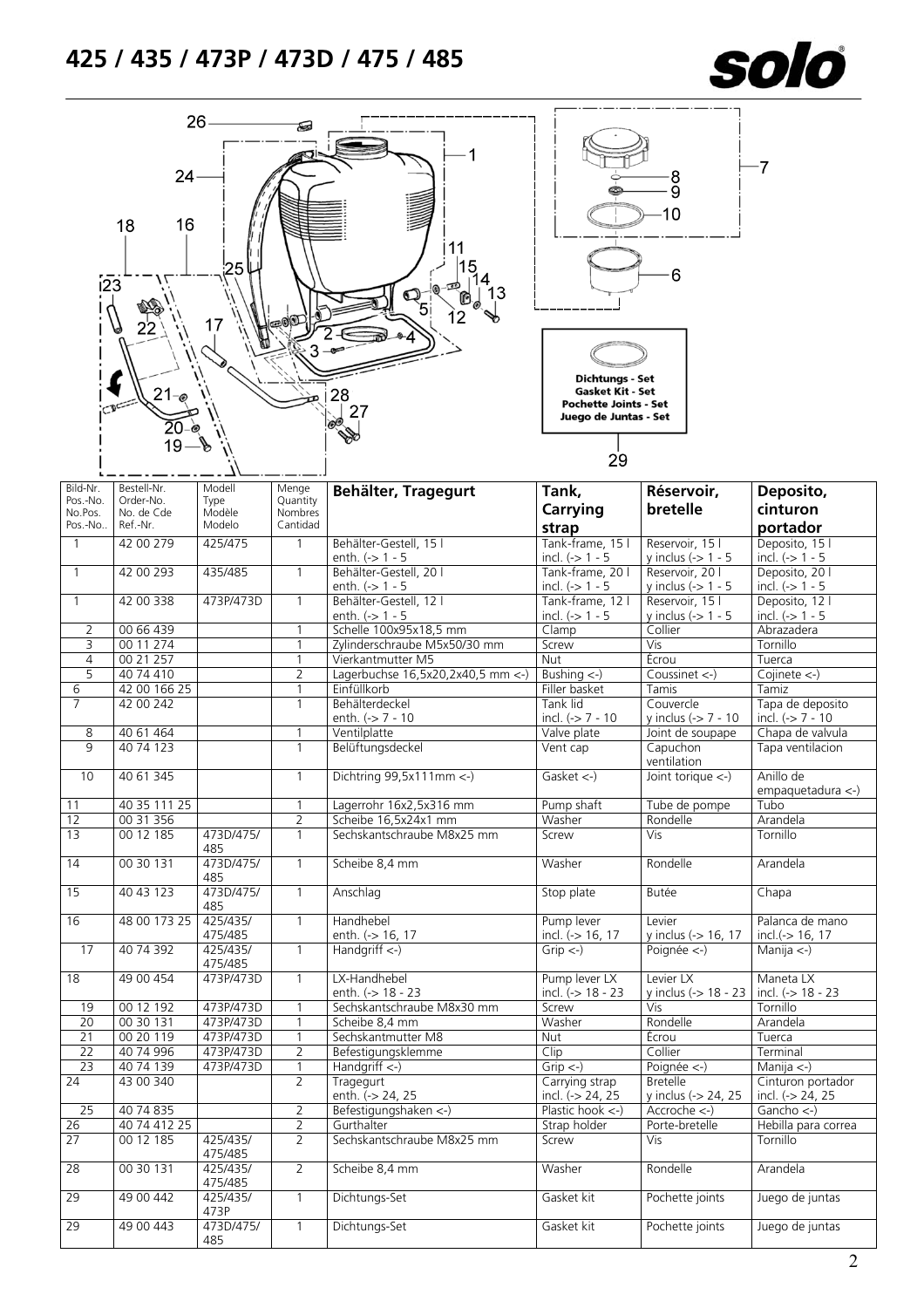# **425 / 435 / 473P**

# solo



| Bild-Nr.<br>Pos.-No.<br>No.Pos.<br>Pos.-No | Bestell-Nr.<br>Order-No.<br>No. de Cde<br>Ref.-Nr. | Modell<br>Type<br>Modèle<br>Modelo | Menge<br>Quantity<br><b>Nombres</b><br>Cantidad | Kolbenpumpe                            | <b>Piston pump</b>                    | Pompe à<br>piston                           | <b>Bomba piston</b>                |
|--------------------------------------------|----------------------------------------------------|------------------------------------|-------------------------------------------------|----------------------------------------|---------------------------------------|---------------------------------------------|------------------------------------|
| $\mathbf{1}$                               | 44 00 311                                          | 425/435/473P                       | $\mathbf{1}$                                    | Kolbenpumpe kompl.<br>enth. (-> 1 - 20 | Piston pump<br>incl. $(-> 1 - 20$     | Pompe à piston<br>y inclus $(-5 1 - 20$     | Bomba piston<br>incl. $(-> 1 - 20$ |
| $\overline{2}$                             | 44 00 240                                          | 425/435/473P                       | $\mathbf{1}$                                    | Windkessel<br>enth. $(-2 - 8)$         | Pressure cylinder<br>incl. $(-2 - 8)$ | Corps de pompe<br>y inclus $(-2 - 8)$       | Camara de aire<br>incl. $(-2 - 8)$ |
| 3                                          | 40 74 323                                          | 425/435/473P                       |                                                 | Verstellstück                          | Adjustment piece                      | Pièce de réglage                            | Pieza de ajuste                    |
| $\overline{4}$                             | 00 62 258                                          | 425/435/473P                       |                                                 | O-Ring 16x3 mm                         | Rina                                  | Joint torique                               | Anillo                             |
| $5^{-}$                                    | 40 74 344                                          | 425/435/473P                       |                                                 | Verstellkappe                          | Adjustment cap                        | Molette de réglage                          | Caperuza de ajuste                 |
| $6 \overline{}$                            | 40 74 350                                          | 425/435/473P                       | 1                                               | Dichtstück                             | Sealing                               | Joint                                       | Junta                              |
| $\overline{7}$                             | 00 70 260                                          | 425/435/473P                       | $\overline{1}$                                  | Druckfeder 1,2x7,6x32,5 mm             | Compression<br>spring                 | Ressort de<br>compression                   | Resorte de presion                 |
| 8                                          | 00 62 291                                          | 425/435/473P                       |                                                 | O-Ring 88x3,5 mm <- )                  | $Ring < -$ )                          | Joint torique $\left\langle -\right\rangle$ | Anillo $\leftarrow$                |
| $\mathsf{Q}$                               | 44 00 310                                          | 425/435/473P                       | $\mathbf{1}$                                    | Zylinder Ø 45 mm                       | Cylinder                              | Cylindre                                    | Cilindro                           |
|                                            |                                                    |                                    |                                                 | enth. (-> 9 - 15                       | incl. $(-59 - 15)$                    | y inclus (-> 9 - 15                         | incl. $(-59 - 15)$                 |
| 10 <sup>°</sup>                            | 40 61 257                                          | 425/435/473P                       | $\overline{2}$                                  | Ventilplatte 7x26x2 mm                 | Valve plate                           | Joint de soupape                            | Placa de valvula                   |
| 11                                         | 00 62 139                                          | 425/435/473P                       | $\mathbf{1}$                                    | O-Ring 22x3 mm                         | Ring                                  | Joint torique                               | Anillo                             |
| 12                                         | 00 62 140                                          | 425/435/473P                       |                                                 | O-Ring $46x3$ mm $\lt$ -)              | Rina                                  | Joint torique                               | Anillo                             |
| 13                                         | 40 74 680                                          | 425/435/473P                       |                                                 | Schutzkappe                            | Protection cap                        | Coiffe protectrice                          | Caperuza protectora.               |
| 14                                         | 00 18 340                                          | 425/435/473P                       |                                                 | Zylinderschraube M5x40 mm              | Screw                                 | Vis                                         | Tornillo                           |
| 15                                         | 00 20 101                                          | 425/435/473P                       |                                                 | Sechskantmutter M5                     | Nut                                   | Écrou                                       | Tuerca                             |
| 16                                         | 40 73 558 25                                       | 425/435/473P                       | 1                                               | Kolben Ø 44,8 mm                       | Piston                                | Piston                                      | Piston                             |
| 17                                         | 44 00 189                                          | 425/435/473P                       |                                                 | Manschette VITON                       | Collar VITON                          | Manchette VITON                             | Manquito VITON                     |
| 18                                         | 40 74 408                                          | 425/435/473P                       | $\mathbf{1}$                                    | Pleuel mit Zapfen 8/35/8               | Connecting rod<br>with stud           | Bielle avec teton                           | Biela con tapon                    |
| 19                                         | 40 74 409                                          | 425/435/473P                       |                                                 | Pleuel ohne Zapfen 8/35/8              | Connecting rod<br>without stud        | Bielle sans teton                           | Biela sin tapon                    |
| 20                                         | 40 74 262 25                                       | 425/435/473P                       |                                                 | Hebel $\left\langle -\right\rangle$    | Lever $\leftarrow$ )                  | Levier $\leftarrow$ )                       | Palanca $\leftarrow$ )             |
| 21                                         | 00 10 165                                          | 425/435/473P                       | $\overline{2}$                                  | Zylinderschraube M8x30 mm              | Screw                                 | $\overline{Vis}$                            | Tornillo                           |
| $\overline{22}$                            | 40 74 961 52                                       | 425/435                            |                                                 | Stopfen R 3/8"                         | Plug                                  | <b>Bouchon</b>                              | Tapon                              |
| 23                                         | 00 62 258                                          | 425/435                            |                                                 | O-Ring 16x3 mm                         | Ring                                  | Joint torique                               | Anillo                             |
| 24                                         | 00 66 439                                          |                                    | $\mathbf{1}$                                    | Schelle 100x95x18,5 mm                 | Clamp                                 | Collier                                     | Abrazadera                         |
| 25                                         | 00 11 274                                          |                                    | $\mathbf{1}$                                    | Zylinderschraube<br>M5x50/30 mm        | Screw                                 | Vis                                         | Tornillo                           |
| 26                                         | 00 21 257                                          |                                    |                                                 | Vierkantmutter M5                      | Nut                                   | Écrou                                       | Tuerca                             |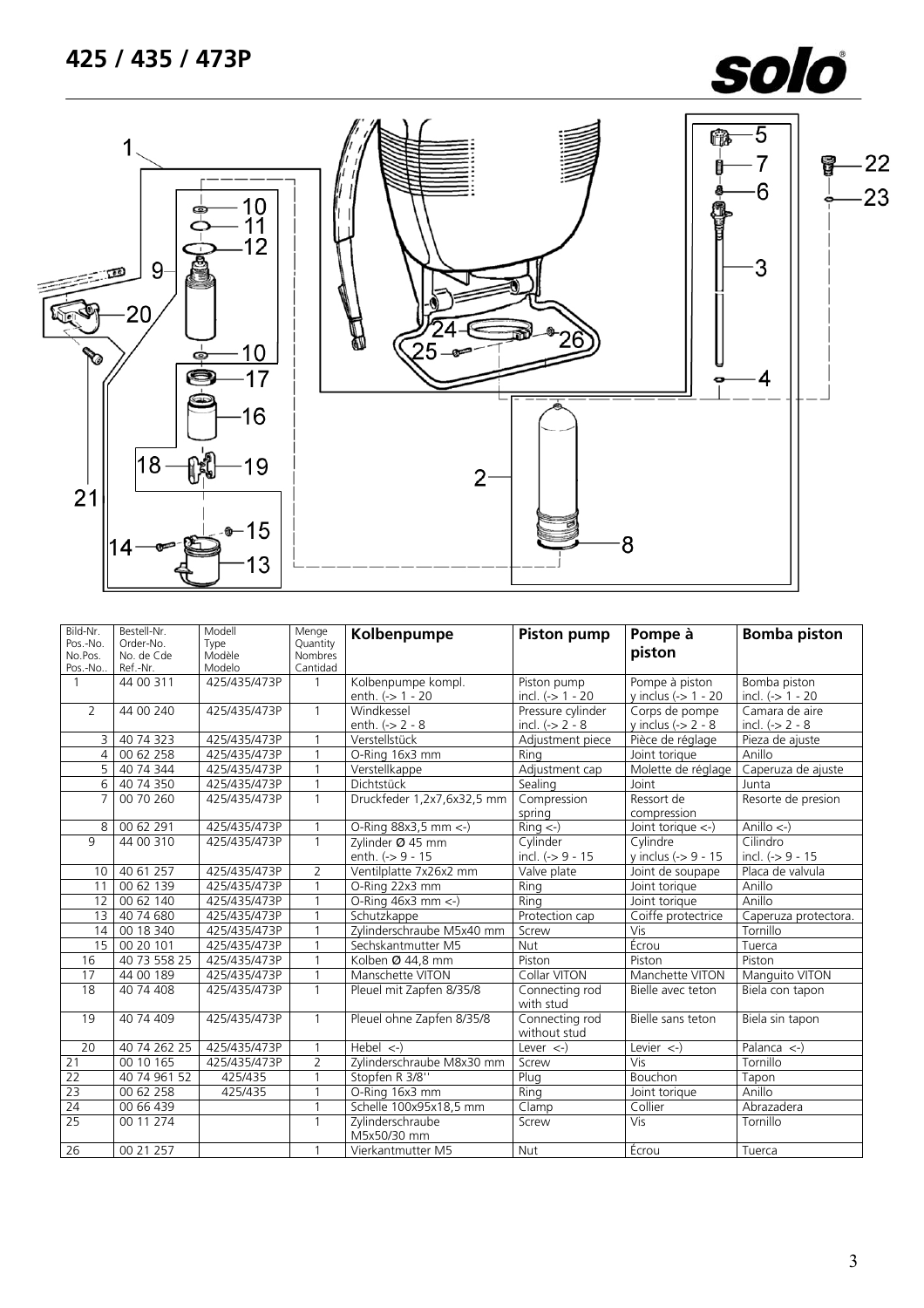



| Bild-Nr.<br>Pos.-No. | Bestell-Nr.<br>Order-No. | Modell<br>Type   | Menge<br>Quantity   | Membranpumpe                      | <b>Diaphragm</b>                          | Pompe à<br>membrane                                       | <b>Bomba</b><br>membrana                       |
|----------------------|--------------------------|------------------|---------------------|-----------------------------------|-------------------------------------------|-----------------------------------------------------------|------------------------------------------------|
| No.Pos.<br>Pos.-No.  | No. de Cde<br>Ref.-Nr.   | Modèle<br>Modelo | Nombres<br>Cantidad |                                   | pump                                      |                                                           |                                                |
| $\mathbf{1}$         | 44 00 221                | 475/485/473D     | $\mathbf{1}$        | Membranpumpe<br>enth. (-> 1 - 19  | Diaphragm pump<br>incl. $(-> 1 - 19)$     | Pompe à membrane<br>y inclus (-> 1 - 19                   | Bomba membrana<br>incl. $(-5)$ 1 - 19          |
| $\overline{2}$       | 44 00 240                | 475/485/473D     | $\mathbf{1}$        | Windkessel<br>enth. $(-2 - 8)$    | Pressure cylinder<br>incl. $(-2 - 8)$     | Corps de pompe<br>y inclus $\left(\frac{1}{2}\right)$ - 8 | Camara de aire<br>incl. $(-2 - 8)$             |
| 3                    | 40 74 323                | 475/485/473D     |                     | Verstellstück                     | Adjustment piece                          | Pièce de réglage                                          | Pieza de ajuste                                |
| $\overline{4}$       | 0062258                  | 475/485/473D     |                     | O-Ring 16x3 mm                    | Ring                                      | Joint torique                                             | Anillo                                         |
| $\overline{5}$       | 40 74 344                | 475/485/473D     |                     | Verstellkappe                     | Adjustment cap                            | Molette de réglage                                        | Caperuza de ajuste                             |
| $6 \overline{}$      | 40 74 350                | 475/485/473D     | $\mathbf{1}$        | Dichtstück                        | Sealing                                   | Joint                                                     | Junta                                          |
| $\overline{7}$       | 00 70 260                | 475/485/473D     | $\mathbf{1}$        | Druckfeder 1,2x7,6x32,5 mm        | Compression<br>spring                     | Ressort de<br>compression                                 | Resorte de presion                             |
| 8                    | 00 62 291                | 475/485/473D     |                     | O-Ring 88x3,5 mm <-)              | $\overline{Ring}$ <-)                     | Joint torique <-)                                         | Anillo $\leftarrow$ )                          |
| 9                    | 00 62 324                | 475/485/473D     | $\mathbf{1}$        | O-Ring 46x3,5 mm mm               | Rina                                      | Joint torique                                             | Anillo                                         |
| 10                   | 40 73 411                | 475/485/473D     | $\mathbf{1}$        | Membrangehäuse                    | Diaphragm<br>housing                      | Carter de membrane                                        | Carter de<br>membrana                          |
| 11                   | 44 00 222                | 475/485/473D     | $\mathbf{1}$        | Schraubstück<br>enth. (-> 11 - 13 | Threaded collar<br>incl. (-> 11 - 13      | Raccord vissé<br>y inclus (-> 11 - 13                     | Pieza roscada<br>incl. $(-) 11 - 13$           |
| 12                   | 00 62 139                | 475/485/473D     | 1                   | O-Ring 22x3 mm                    | Rina                                      | Joint torique                                             | Anillo                                         |
| $\overline{13}$      | 40 61 257                | 475/485/473D     | $\overline{2}$      | Ventilplatte 7x26x2 mm <- )       | Valve plate $\left\langle -\right\rangle$ | Joint de soupape <-)                                      | Placa de valvula $\left\langle -\right\rangle$ |
| 14                   | 40 73 410                | 475/485/473D     | $\mathbf{1}$        | Flansch                           | Flange                                    | Flasque                                                   | <b>Brida</b>                                   |
| 15                   | 00 18 257                | 475/485/473D     | $\overline{12}$     | Linsenschraube 4,8x25 mm          | Screw                                     | Vis                                                       | Tornillo                                       |
| 16                   | 40 74 256                | 475/485/473D     | 1                   | Membranplatte                     | Diaphragm plate                           | Plaque de membrane                                        | Chapa membrana                                 |
| 17                   | 40 74 245                | 475/485/473D     | $\mathbf{1}$        | Membrane                          | Diaphragm                                 | Membrane                                                  | Membrana                                       |
| 18                   | 40 74 255                | 475/485/473D     | $\mathbf{1}$        | Pleuel                            | Connection rod                            | <b>Bielle</b>                                             | Biela                                          |
| 19                   | 00 18 427                | 475/485/473D     | $\mathbf{1}$        | Linsenschraube 5x30 mm <- )       | $Screw < -$ )                             | $Vis < -$ )                                               | Tornillo $\left\langle -\right\rangle$         |
| 20                   | 40 74 234 25             | 475/485/473D     | $\mathbf{1}$        | Pumpelhebel, rechts               | Pump lever, RH                            | Levier pompe, droite                                      | Palanca                                        |
| $\overline{21}$      | 40 31 130                | 475/485/473D     | $\mathbf{1}$        | Lagerbolzen 8x40 mm               | Wrist pin                                 | Goujon                                                    | Perno                                          |
| 22                   | 40 74 243 25             | 475/485/473D     | $\mathbf{1}$        | Pumpelhebel, links                | Pump lever, LH                            | Levier pompe gauche                                       | Palanca                                        |
| 23                   | 00 10 141                | 475/485/473D     | $\overline{2}$      | Zylinderschraube M8x45 mm         | Screw                                     | Vis                                                       | Tornillo                                       |
| 24                   | 40 74 961 52             | 475/485          | $\mathbf{1}$        | Stopfen R 3/8"                    | Plug                                      | Bouchon                                                   | Tapon                                          |
| 25                   | 00 62 258                | 475/485          |                     | O-Ring 16x3 mm                    | Ring                                      | Joint torique                                             | Anillo                                         |
| 26                   | 00 66 439                |                  | $\overline{1}$      | Schelle 100x95x18,5 mm            | $\overline{C}$ lamp                       | Collier                                                   | Abrazadera                                     |
| 27                   | 00 11 274                |                  | 1                   | Zylinderschraube<br>M5x50/30 mm   | Screw                                     | Vis                                                       | Tornillo                                       |
| 28                   | 00 21 257                |                  |                     | Vierkantmutter M5                 | <b>Nut</b>                                | Écrou                                                     | Tuerca                                         |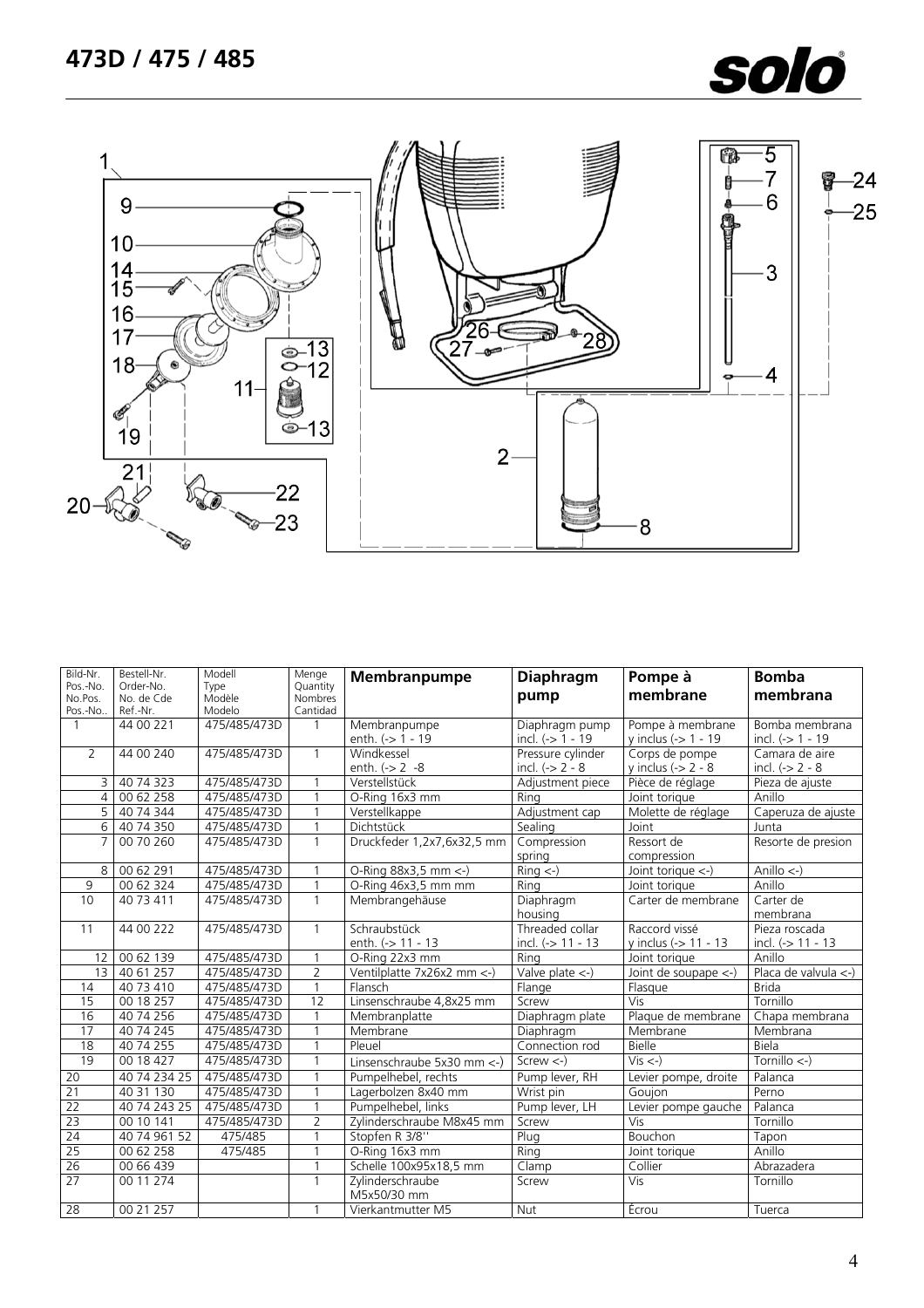



| Bild-Nr.<br>Pos.-No.<br>No.Pos.<br>Pos.-No. | Bestell-Nr.<br>Order-No.<br>No. de Cde<br>Ref.-Nr. | Modell<br>Type<br>Modèle<br>Modelo | Menge<br>Quantity<br><b>Nombres</b><br>Cantidad | Spritzrohr,<br>Handventil,<br><b>Düse</b>                                                                                                                                      | Spray tube,<br>shut-off<br>handle, nozzle                                                                                                                        | Tuyau pulvérisation,<br>robinet d'arrêt,<br>gicleur                                                                                                                                      | Tubo, llave de<br>liquido, tobera                                                                                                                                      |
|---------------------------------------------|----------------------------------------------------|------------------------------------|-------------------------------------------------|--------------------------------------------------------------------------------------------------------------------------------------------------------------------------------|------------------------------------------------------------------------------------------------------------------------------------------------------------------|------------------------------------------------------------------------------------------------------------------------------------------------------------------------------------------|------------------------------------------------------------------------------------------------------------------------------------------------------------------------|
| $\mathbf{1}$                                | 48 00 170                                          |                                    | $\mathbf{1}$                                    | Handventil<br>enth. (-> 1-3                                                                                                                                                    | Shut-off handle<br>incl. $(-> 1 - 3$                                                                                                                             | Robinet d'arrêt<br>y inclus $(-5)$ 1 - 3                                                                                                                                                 | Llave de liquido<br>incl. $(-> 1 - 3$                                                                                                                                  |
| $\overline{2}$                              | 06 10 402                                          |                                    | $\mathbf{1}$                                    | Reparaturset<br>Handventil                                                                                                                                                     | Repair kit                                                                                                                                                       | Jeu de réparation                                                                                                                                                                        | Juego de reparación                                                                                                                                                    |
| 3                                           | 40 74 336                                          |                                    | $\mathbf{1}$                                    | Überwurfmutter<br>$R3/4'' < -$                                                                                                                                                 | Screw cap $\leftarrow$ )                                                                                                                                         | $Écrou$ de raccord $\lt$ -)                                                                                                                                                              | Tuerca $\left\langle -\right\rangle$                                                                                                                                   |
| 4                                           | 49 00 391                                          |                                    | $\mathbf{1}$                                    | Spritzrohr 500 mm                                                                                                                                                              | Spray tube                                                                                                                                                       | Tuyau pulvérisation                                                                                                                                                                      | Tubo                                                                                                                                                                   |
| 5                                           | $\overline{00}$ 62 258                             |                                    | $\mathbf{1}$                                    | O-Ring 16x3 mm                                                                                                                                                                 | Rina                                                                                                                                                             | Joint torique                                                                                                                                                                            | Anillo                                                                                                                                                                 |
| $\overline{6}$                              | 49 00 448                                          |                                    | $\mathbf{1}$                                    | Düsensatz enth.:<br>Winkelstück.<br>Überwurfmutter.<br>2 x O-Ringe 10 mm,<br>1 x O-Ringe 12 mm,<br>Filtereinsatz<br>3 Flachstrahldüsen.<br>3 Hohlkegeldüsen,<br>- 2 Pralldüsen | Nozzle-kit incl.:<br>elbow,<br>screw cap,<br>$2x$ ring 10 mm<br>$1x$ ring $12$ mm<br>filter insert<br>- 3 Flat spray Tipp<br>- 3 Hollow cone jet<br>- 2 No-Drift | Pochette joints<br>coude,<br>écrou de raccord<br>2 x joint torique 10 mm<br>1 x joint torique 12 mm<br>tamis filtre<br>- 3 Gicleur à jet plat<br>- 3 Gicleur à cône creux<br>- 2 Gicleur | Juego tobera<br>codo<br>tuerca racor<br>2 x anillo 10 mm<br>1 x anillo 12 mm<br>filtro<br>- 3 Tobera de chorro plano<br>- 3 Tobera de cono vacio<br>- 2 Tobera angular |
| $\overline{7}$                              | 00 66 388                                          |                                    | $\mathbf 1$                                     | Schelle 16,5x10 mm                                                                                                                                                             | Clamp                                                                                                                                                            | Collier                                                                                                                                                                                  | Abrazadera                                                                                                                                                             |
| $\mathsf{R}$                                | 00 64 234                                          |                                    | $\mathbf{1}$                                    | PVC-Schlauch<br>10x3x1100 mm                                                                                                                                                   | Hose                                                                                                                                                             | Tuyau                                                                                                                                                                                    | Manguera                                                                                                                                                               |
| 9                                           | 40 74 500                                          |                                    |                                                 | Klemmstück                                                                                                                                                                     | Clamp                                                                                                                                                            | Pièce de serrage                                                                                                                                                                         | Abrazadera                                                                                                                                                             |
| 10                                          | 40 74 337                                          |                                    | $\mathbf{1}$                                    | Überwurfmutter<br>R3/4"                                                                                                                                                        | Screw cap                                                                                                                                                        | Écrou de raccord                                                                                                                                                                         | Tuerca                                                                                                                                                                 |
| 11                                          | 00 62 271                                          |                                    | 1                                               | O-Ring 10x3 mm                                                                                                                                                                 | Ring                                                                                                                                                             | Joint torique                                                                                                                                                                            | Anillo                                                                                                                                                                 |
| 12                                          | 00 31 356                                          |                                    | $\mathbf{1}$                                    | Scheibe 16,5x24x1<br>mm                                                                                                                                                        | Washer                                                                                                                                                           | Rondelle                                                                                                                                                                                 | Arandela                                                                                                                                                               |
| 13                                          | 40 74 337                                          |                                    | $\mathbf{1}$                                    | Überwurfmutter<br>R3/4"                                                                                                                                                        | Screw cap                                                                                                                                                        | Écrou de raccord                                                                                                                                                                         | Tuerca                                                                                                                                                                 |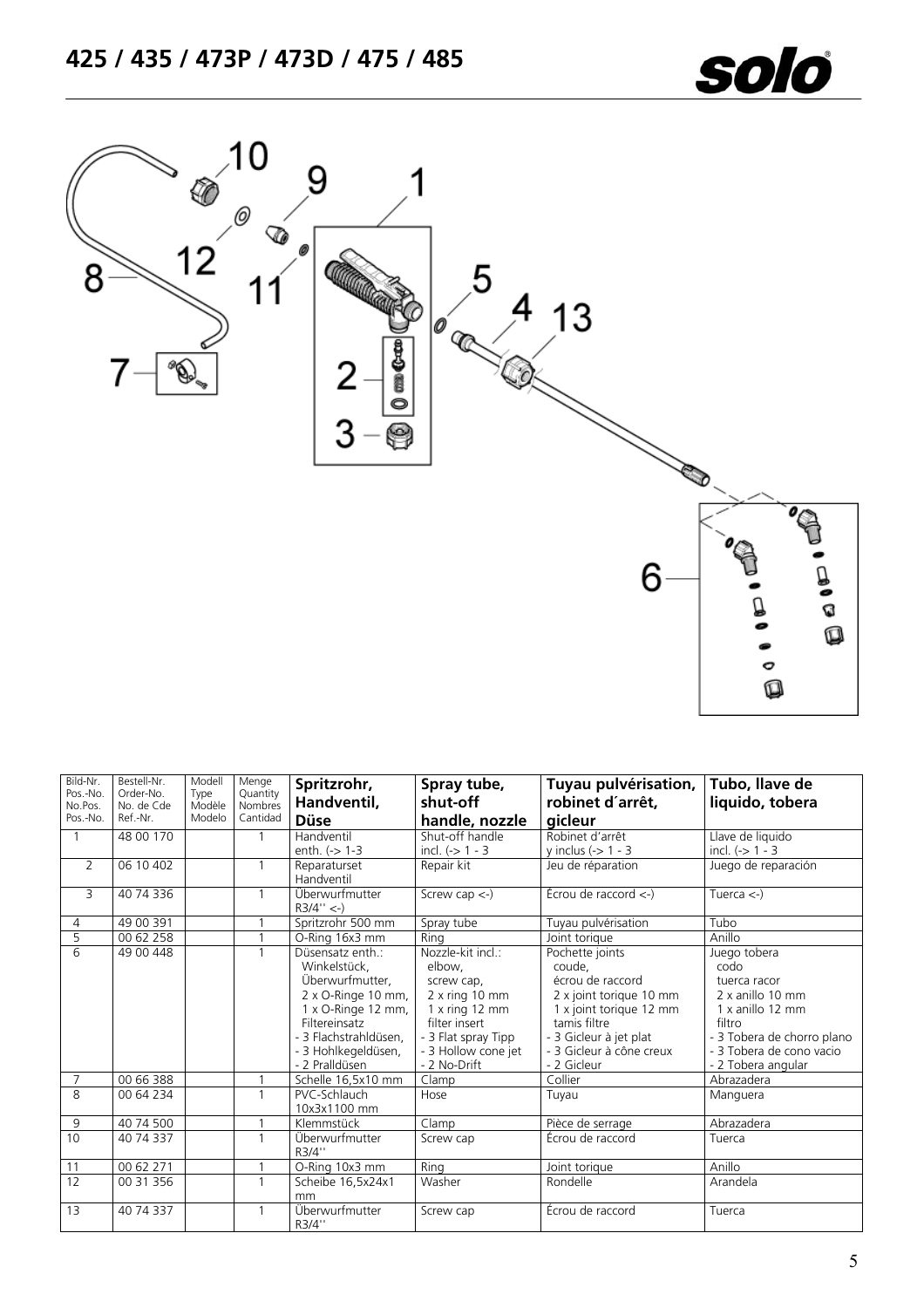# **425 / 435 / 473P / 473D / 475 / 485**



| Bild-Nr.<br>Pos.-No. | Bestell-Nr.<br>Order-No. | Modell<br>Type   | Zubehör                             | <b>Accessories</b>                 | <b>Accessories</b>                      | <b>Accesorios</b>              |
|----------------------|--------------------------|------------------|-------------------------------------|------------------------------------|-----------------------------------------|--------------------------------|
| No.Pos.<br>Pos.-No.  | No. de Cde<br>Ref.-Nr.   | Modèle<br>Modelo |                                     |                                    |                                         |                                |
| $\overline{1}$       | 49 00 439                |                  | Spritzrohr PVC, 50 cm               | Spray tube PVC 50 cm               | Tuyau pulvérisation, 50 cm              | Tubo de pulverización, 50 cm   |
| $\overline{2}$       | 49 00 513                |                  | Verlängerung Spritzrohr             | Extension tube PVC,                | Rallonge de lance PVC,                  | Tubo alargador PVC,            |
|                      |                          |                  | PVC, 50 cm                          | 50 cm                              | 50 cm                                   | 50 cm                          |
| 3                    | 49 00 450                |                  | Biegbare Spritz-                    | Flexible spray tube                | Lance pliable 15 cm                     | Tubo de pulverización flexible |
|                      |                          |                  | rohrverlängerung 15 cm              | 15 cm                              |                                         | 15 cm                          |
| $\overline{4}$       | 49 00 528                |                  | Baumspritzrohr Messing,             | Tree spray tube,                   | Tube de lance,                          | Tubo pulverizador de arboles   |
|                      |                          |                  | 2-teilig, 150 cm                    | 2 parts, 150 cm                    | en 2 parties, 150 cm                    | 2 piezas, 150 cm               |
| 5                    | 49 00 428                |                  | Spritzrohr Messing 75 cm            | Spray tube 75 cm                   | Tuyau pulvérisation, 75 cm              | Tubo de pulverización, 75 cm   |
| $\overline{6}$       | 49 00 519                |                  | Spritzrohr Messing 50 cm            | Extension tube, 50 cm              | Tuyau pulvérisation, 50 cm              | Tubo de pulverización, 50 cm   |
| $\overline{7}$       | 49 00 478                |                  | Teleskop-Spritzrohr                 | Telescopic spray tube,             | Tuyau pulvérisation, téles-             | Tubo de pulverización, teles-  |
|                      |                          |                  | Messing, 57 cm - 100 cm             | $57 cm - 100 cm$                   | copique, 57 cm - 100 cm                 | cópico, 57 cm - 100 cm         |
| 8                    | 49 00 449                |                  | Spritzrohr Carbon 120 cm            | Spray tube carbonate,              | Tuyau pulvérisation,                    | Tubo de pulverización          |
|                      |                          |                  |                                     | 120 cm                             | carbone, 120 cm                         | carbon, 120 cm                 |
| 9                    | 49 00 445                |                  | Teleskop-Spritzrohr Carbon          | Telescopic spray tube              | Tuyau pulvérisation, téles-             | Tubo de pulverización teles-   |
|                      |                          |                  | 120 cm -230 cm                      | carbonate                          | copique carbone                         | cópico tipo carbon             |
| 10                   | 49 00 477                |                  | Gabeldüse                           | Double spray nozzle                | Buse double                             | Tobera doble                   |
| 11                   | 49 00 206                |                  | Hochstrahldüse Messing              | Adjustable nozzle                  | Gicleur à jet élevé                     | Tobera de chorro alto          |
| 12                   | 49 00 525                |                  | Hochstrahldüse Kunststoff           | Adjustable nozzle                  | Gicleur à jet élevé                     | Tobera de chorro alto          |
| 13                   | 49 00 448                |                  | Düsensatz enth.:                    | Nozzle-kit incl.:                  | Pochette joints                         | Juego tobera                   |
|                      |                          |                  | Winkelstück,                        | elbow,                             | coude,                                  | codo                           |
|                      |                          |                  | Überwurfmutter,                     | screw cap,                         | écrou de raccord                        | tuerca racor                   |
|                      |                          |                  | 2 x O-Ringe 10 mm,                  | $2x$ ring 10 mm                    | 2 x joint torique 10 mm                 | 2 x anillo 10 mm               |
|                      |                          |                  | 1 x O-Ringe 12 mm,<br>Filtereinsatz | 1 x ring 12 mm<br>filter insert    | 1 x joint torique 12 mm<br>tamis filtre | 1 x anillo 12 mm<br>filtro     |
|                      |                          |                  | - 3 Flachstrahldüsen.               | - 3 Flat spray Tipp                | - 3 Gicleur à jet plat                  | - 3 Tobera de chorro plano     |
|                      |                          |                  | - 3 Hohlkegeldüsen,                 | - 3 Hollow cone jet                | - 3 Gicleur à cône creux                | - 3 Tobera de cono vacio       |
|                      |                          |                  | - 2 Pralldüsen                      | - 2 No-Drift                       | - 2 Gicleur                             | - 2 Tobera angular             |
| $\overline{14}$      | 49 00 514                |                  | Spritzbalken 60 cm PVC,             | Spray Boom PVC,                    | Rampe de pulvérisation                  | Barra de pulverización PVC,    |
|                      |                          |                  | 2 Düsen                             | 2 nozzles                          | PVC, 2 buses                            | 2 toberas                      |
| 15                   | 49 00 299                |                  | Spritzbalken 120 cm Alu,            | Spray Boom Aluminum,               | Rampe de pulvérisation                  | Barra de pulverización         |
|                      |                          |                  | 4 Düsen                             | 4 nozzles                          | alu., 4 buses                           | Aluminio, 4 toberas            |
| 16                   | 49 00 517                |                  | Befestigungszusatz                  | Conversion kit for rear<br>fittina | Kit de modification                     | Suplemento                     |
| 17                   | 49 00 539                |                  | Kugelventilfilter,<br>Tropfstopp    | <b>Ball value filter</b>           | Soupape anti-goutte                     | Filtro con valvula de bola     |
| 18                   | 49 00 430                |                  | Spritzschirm                        | Drift guard                        | <b>Bouclier</b> oval                    | Pantalla protectora            |
| 19                   | 49 00 128                |                  | Kleiner Spritzschirm                | Drift quard small                  | <b>Bouclier petit</b>                   | Pantalla protectora chico      |
| 20                   | 49 00 356                |                  | Manometer                           | Pressure control gauge             | Manomètre                               | Manometro                      |
| 21                   | 49 00 442                | 425/435<br>/473P | Dichtungs-Set                       | Gasket kit                         | Pochette joints                         | Juego de juntas                |
| 21                   | 49 00 443                | 473D/<br>475/485 | Dichtungs-Set                       | Gasket kit                         | Pochette joints                         | Juego de juntas                |